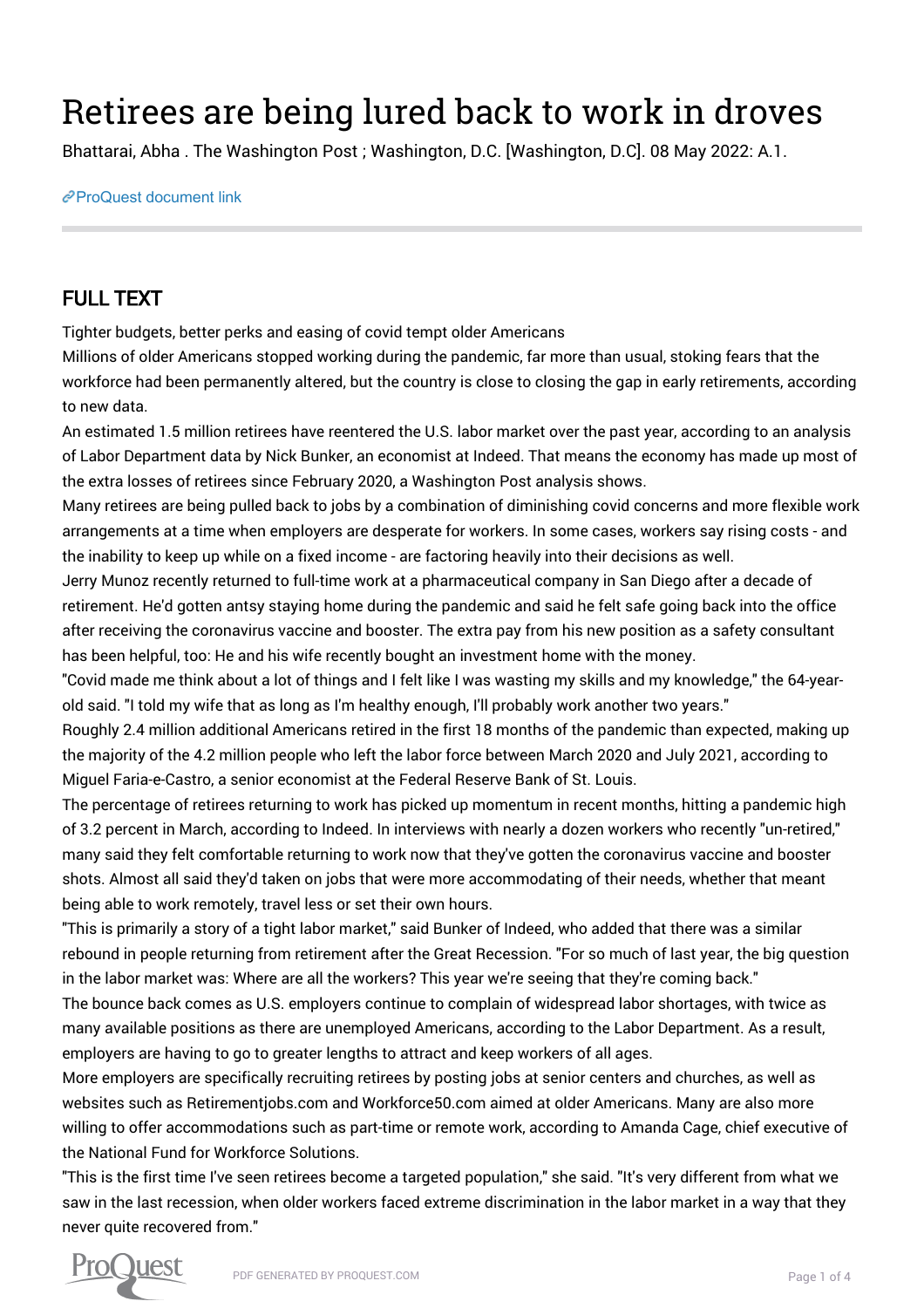Robert Blethen, a retired truck driver in Connecticut, wasn't exactly looking to work again. But the 70-year-old was lured back last fall when he got a call asking if he'd be willing to drive nine horses from Oklahoma to Maine. That two-day gig turned into part-time work and eventually, full-time employment for a small trucking company. Now he's on the road 72 hours a week shuttling livestock to and from Florida. Blethen, who receives about \$2,800 a month in Social Security, says the extra money has helped cover home improvement costs, including a new heating system, garage doors and window installations.

"I was kind of bored, and the company was short of help," said Blethen, who has been working since he was 12. "Plus I'm being compensated very well."

Although it's clear that people are reentering the workforce at higher rates, it's less clear exactly what sorts of jobs they're getting - or how much of their decisions are voluntary, said Beth Truesdale, an expert in the aging workforce and inequality at the W.E. Upjohn Institute for Employment Research.

"The privilege of being able to retire early or to return to work if you want to, is restricted to a tiny, tiny fraction of Americans," Truesdale said. "People are making choices under very constrained circumstances. ... In many cases, it isn't a choice to work longer so much as having to work longer to make ends meet."

Roblyn Melton, 58, a retired educator in Farmington, Mo., recently took a full-time job as a curriculum consultant because of astronomical health insurance premiums, which at \$1,200 a month, were double her mortgage. She plans to work for another seven years until she's eligible for Medicare.

"Basically I went back to work because of health insurance," said Melton, who was retired for three years. "But I did pick a job that I enjoyed doing, so it's not like I went back to do something I hate."

Leaving the workforce early can be both a result and driver of inequality, economists say. More vulnerable older workers - in lower-wage jobs without college degrees - were most likely to stop working prematurely during the pandemic, while more privileged Americans tended to delay retirement, according to The New School's Retirement Equity Lab. The share of Black workers without a college degree who stopped working before age 65 increased the most.

"At the beginning of the pandemic, an awful lot of older people were pushed out of jobs or left because of high health risks," Truesdale said. "What does it mean to retire under those circumstances? It can be very complicated." Determining exactly who is "retired" versus simply out of work can also be tricky, she said. Many people who leave the labor force in their 50s and early 60s do so because of health concerns or caregiving responsibilities, both of which were amplified early in the covid crisis. Others may leave early because of employee buyouts or early retirement packages, which tend to target the oldest workers.

Early in the pandemic, Scott Ward, then 57, took an early retirement offer from his job at a global tech firm in Silicon Valley. He wasn't quite ready to stop working, but he said he had gotten tired of frequent international travel. With little else to do after leaving his job, the former human resources director signed up for virtual acting classes.

Now he's reentered the workforce in two ways: as an HR manager at a small firm that requires much less travel, and as an actor in horror movies and romantic comedies. He has several gigs lined up this year, including one as a deputy sheriff in a werewolf movie and another as a lead in a fantasy adventure.

"I was kind of concerned that it would be hard to get back to work because of my age," said Ward, 59. "But given the market right now, it was easy."

Workers between the ages of 55 and 64 - who don't tend to qualify for Medicare or full Social Security benefits - are among those most likely to return to the workforce, said Owen Davis, a research associate at the New School's Schwartz Center for Economic Policy Analysis.

"Retirement is influenced by your wealth, your health and your job prospects - and those things can either move in the same direction, or they can all push in different ways," he said.

Connie Kitchens retired in 2018 after three decades working in Georgia public schools, most recently as a middle school teacher. But now the 61-year-old says she'll likely have to return to work, at least part-time, so her family can keep up with rising costs for food and health care.

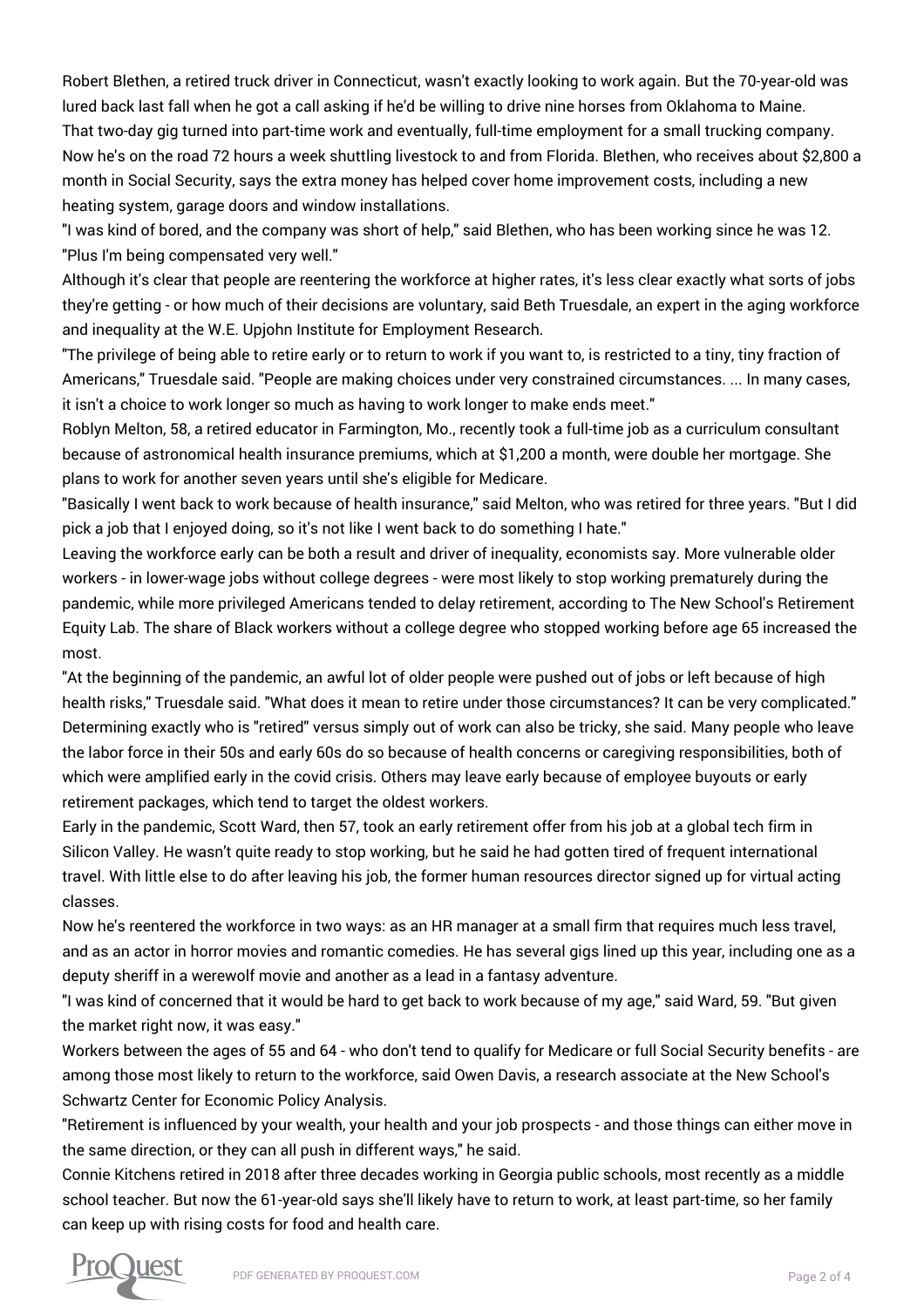She and her husband, a retired law enforcement officer, are raising two young grandchildren after their daughter died of breast cancer.

They receive about \$10,000 in Social Security and pensions every month, before taxes, although she said that's not enough to live on for a family of four. They stopped going to restaurants and have cut back on weekend trips to visit family. Her monthly grocery bill has gone from \$300 to nearly \$600, in part because her grandson, who has sickle cell anemia, requires specialty items like Pediasure and lactose-free milk, often in short supply. "The price of meat just shot all the way up - it's so high that chicken costs as much as steak used to," said Kitchens, who has been mulling a return to work but needs flexibility for her grandson's medical appointments. "I have to find the right job, with flexibility. This isn't what I dreamed it was going to be when I retired." Andrew Van Dam and Alyssa Fowers contributed to this report.

## DETAILS

| Subject:                       | Early retirement; Vaccines; Older workers; Social security; Labor force; Retirees;<br>Employment; Pandemics; Workforce; Employers; Coronaviruses; Medicare; Labor<br>market; Part time employment; Recessions; COVID-19; Health insurance |
|--------------------------------|-------------------------------------------------------------------------------------------------------------------------------------------------------------------------------------------------------------------------------------------|
| <b>Business indexing term:</b> | Subject: Early retirement Older workers Social security Labor force Retirees<br>Employment Workforce Employers Medicare Labor market Part time employment<br><b>Recessions Health insurance</b>                                           |
| Location:                      | <b>United States-US</b>                                                                                                                                                                                                                   |
| <b>Publication title:</b>      | The Washington Post; Washington, D.C.                                                                                                                                                                                                     |
| First page:                    | A.1                                                                                                                                                                                                                                       |
| <b>Publication year:</b>       | 2022                                                                                                                                                                                                                                      |
| <b>Publication date:</b>       | May 8, 2022                                                                                                                                                                                                                               |
| Section:                       | A-Section                                                                                                                                                                                                                                 |
| <b>Publisher:</b>              | WP Company LLC d/b/a The Washington Post                                                                                                                                                                                                  |
| Place of publication:          | Washington, D.C.                                                                                                                                                                                                                          |
| <b>Country of publication:</b> | United States, Washington, D.C.                                                                                                                                                                                                           |
| <b>Publication subject:</b>    | <b>General Interest Periodicals--United States</b>                                                                                                                                                                                        |
| <b>ISSN:</b>                   | 01908286                                                                                                                                                                                                                                  |
| Source type:                   | Newspaper                                                                                                                                                                                                                                 |
| Language of publication:       | English                                                                                                                                                                                                                                   |
| Document type:                 | News                                                                                                                                                                                                                                      |